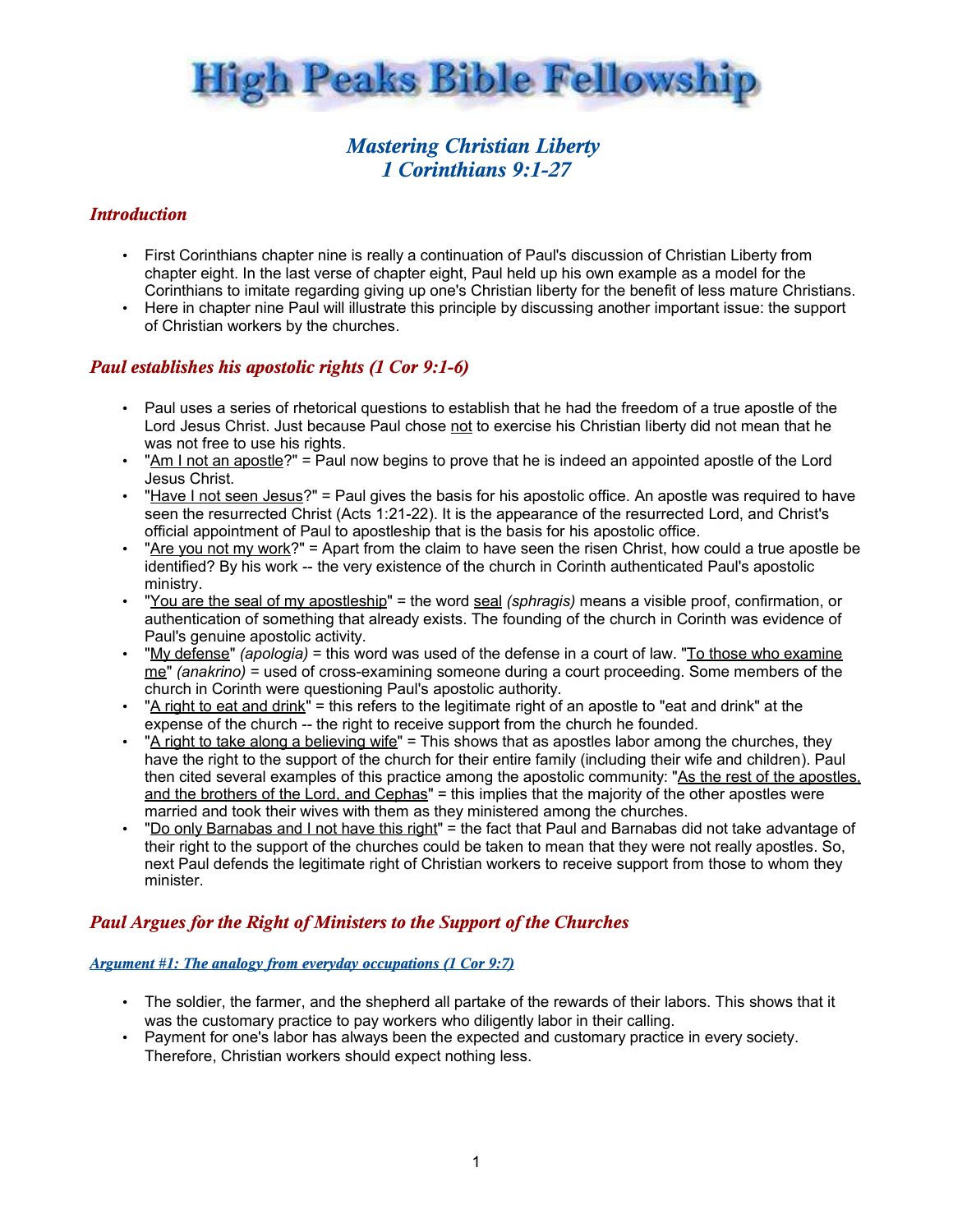#### *Argument #2: Scriptural testimony for supporting ministers (1 Cor 9:8-11)*

- Even God's Law addressed this and can be applied to the issue of supporting Christian ministers.
- Paul quotes Deuteronomy 25:4, "YOU SHALL NOT MUZZLE THE OX WHILE HE IS THRESHING." This shows not so much God's concern for the well-being of the oxen, but His concern that a person who serves the Lord in the harvest field should do so with the hope of sharing in the results of the harvest - even in some physical way that is analogous to the work of an ox who is allowed to eat some of the physical grain.
- "God is not concerned about oxen, is He?" = this did not mean that God does not care about animals. He is concerned over a sparrow that falls to the ground (Matt 10:29). But if God cares this much for the animals, how much more does He care about the support and livelihood of human beings? What is true for animals in this analogy is true in much greater measure for human beings.
- "For our sake it was written" = the common practice of not muzzling an ox was used to teach the principle that human workers should reap some reward for their labor.
- "If we sowed spiritual things" (first class conditional clause) = a condition assumed to be true. A genuine spiritual ministry actually did take place, and it is not too much to ask for the support of genuine godly ministers who foster your spiritual growth. This verse implies that there is a condition which must be met before you support Christian workers. They must sow spiritual things and actually produce a valuable result among God's people.

## *Argument #3: They were giving support to other ministers (1 Cor 9:12)*

- "If others share the right over you" = the Corinthians were giving support to some of their other ministers, and this proved they understood this principle. As an apostle and as the founding pastor of the church in Corinth, Paul had even more of a claim on their support than others did.
- "Nevertheless, we did not use this right" = here Paul strongly restates his own example of denying the right of support. "We endure all things" *(stego)* = to bear; to cover over with silence; to silently forbear. "So that we will cause no hindrance to the gospel" = this is why Paul gave up his right to support.
- How could receiving support for his ministry hinder the gospel? It is possible that potential converts might hesitate to accept the gospel if they thought they would be required to contribute financially to support the leaders. Paul's practice was to support himself in order to avoid this potential hindrance to the gospel (see also Acts 20:33 and 2 Thess 3:8).

## *Argument #4 : This was the common practice in pagan and Jewish temple ministries (1 Cor 9:13)*

It was common knowledge that those who ministered in the temples received their support from the proceeds of the temple. This was true in the Jewish temple, as well as in the pagan temples in the city of Corinth.

## *Argument #5: Jesus Himself supported the practice (1 Cor 9:14)*

- This is probably a reference to the words of the Lord Jesus: "The laborer is worthy of his hire" ( Matt 10:10; Luke 10:7). Christ declared that this arrangement was the proper method of support for the workers He sent out to minister (see also Galatians 6:6).
- "Get their living" -- this does not mean that ministers should get *rich* from Christian service. They should be able to live a lifestyle similar to that of those to whom they minister.

# *Why Paul Practiced the Principle of Self-denial*

## *Reason #1: Because of his call to preach the gospel without charge (1 Cor 9:15-18)*

- "I have used none of these" = Paul had the gift of singleness (1 Cor 7:7), so he was better able meet his own needs without detracting from his ministry activities. Even though this added to his burden, he was able to go without the support of the churches. Paul was not writing so that they *would* begin supporting him.
- "Better for me to die" = Paul would rather die from lack of support than to be deprived of the privilege of preaching the Gospel without charge and therefore without hindrance.
- "My boast" *(kauchema)* = to glory or rejoice in something. This was not some kind of proud boasting, but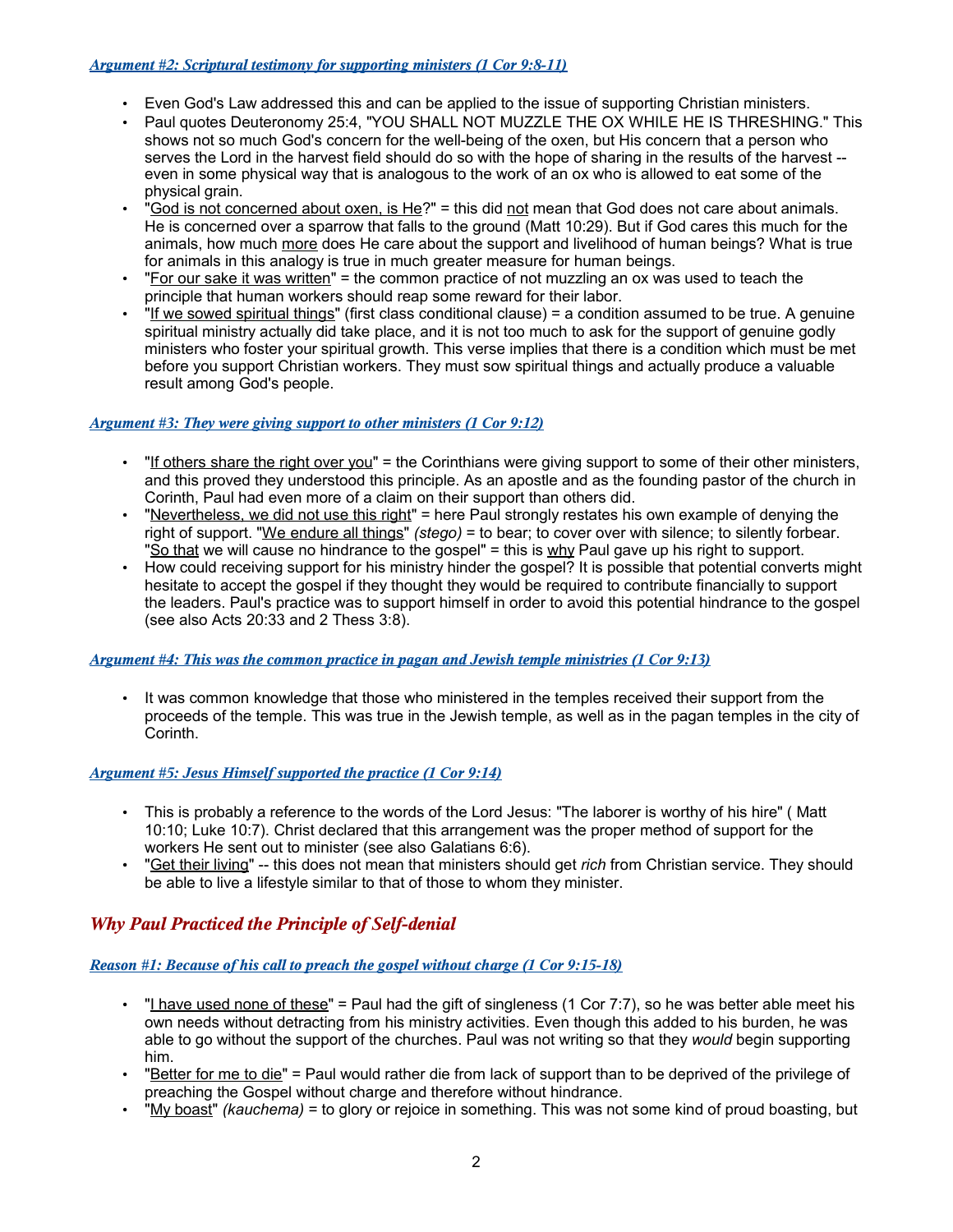legitimate rejoicing or glorying in what God had called him to do (see also Gal 6:4).

- Paul is saying that simply preaching the gospel brings him no extra credit, because he has no choice in the matter. He cannot do anything else **BUT** preach the gospel! He can claim no special reward for doing what he was commissioned to do. It would be disobedient for Paul to anything other than preach the gospel -- and this explains why Paul would say, "Woe is me if I do not preach the gospel."
- "If I do this voluntarily" (third class conditional clause) = a supposition for the sake of argument. It is as if Paul is giving two unique "cases" for the sake of argument:
	- 1. "Let's *suppose* that I am simply exercising my own human choice in deciding to preach the gospel, then I might expect a special reward of some kind."
	- 2. "But *suppose* I am under compulsion to preach the gospel -- despite my own choice or desire. In this second case, then, I am merely functioning as a steward who has been entrusted with a task, and there is no special reward. I would simply be doing my duty."
- Paul fits the second case in his argument -- he is a commissioned apostle with a stewardship entrusted to him by God Himself. Paul cannot help but carry out this task (see 1 Cor 4:1-2). This means that Paul is in no position to claim a reward, and the question naturally follows: "What then is my reward?"
- "Reward" *(misthos)* = Here we can see a connection to Paul's previous discussion of the work of Christian ministers (see 1 Cor 3:8, 14), and specifically to the Paul's own example or practice in his ministry work.
- "I may offer the gospel without charge" = preaching without charge is the reward, because it means that he is putting no stumbling block in the way of the gospel. It was with great satisfaction that Paul refused to take advantage of his legitimate right to support, and he did this in order to make a contribution of his very own to making the gospel flourish more than was otherwise possible.
- "Make full use of my right" *(katachraomai)* = to use excessively or consume by use. Paul did not want to allow for even the *possibility* of over-using or abusing his right to support in his ministry, even though he did have every right to the support of the Church.

## *Reason #2: For the sake of winning souls (1 Cor 9:19-23)*

- "Though I am free from all men, I have made myself a slave to all" = Paul was a free man and a Roman citizen, which was a rare status in the society of his day. But because of his love for God and his commission to share the gospel with all men, he figuratively became a slave to all men -- he limited his freedom for their sake.
- "So that I may win more" = Why did Paul do this? To win more people to Christ. What Paul did by limiting his freedom was not part of the gospel message, but it helped many people to listen to the gospel and be more open to receive it.
- "To the Jews I became as a Jew" = When Paul ministered among unbelieving Jews, he "became as a Jew." Paul *was* a Jew, so how could he *become* as a Jew? The Jew believed he was under the Law and related to God in legal terms. But Paul was not related to God in this way -- he was no longer under the Law, but he could behave *as if* he were under the law. He could be as Jewish as necessary in order to win those who were under the Law.
- However, Paul never taught that following the Mosaic Law would provide any spiritual benefit whatsoever. He would behave as a Jew only in order to open the door of ministry among the unbelieving Jews of his day.
- "To those who are without law, as without law" = Paul was willing to live like a Gentile when he was working among Gentiles. Paul identified as closely as possible with Gentile customs, with the goal of winning the Gentiles to Christ. The Gentiles believed they were outside of God's jurisdiction -- they did not acknowledge His law in any way.
- "Though not being without the law but under the law of Christ" = Paul clarifies that, even though he is able to live like the Gentiles in order to win some of them, he fully understands that he is *not* like they are in this regard (being "without law" and refusing to acknowledge God's jurisdiction). In the previous verse Paul said that he is not under the Mosaic Law, so here he explains that this does not mean he has no moral obligation whatsoever. As a Christian, Paul is now related to God by grace through faith and he is obligated to follow the example and commandments of the Lord Jesus Christ.
- "To the weak I became weak" = The term weak connects with what Paul had previously said regarding Christians who were weak in conscience (1 Cor 8:7). Paul put himself in the place of those who did not have the maturity of understanding to grasp the implications of the gospel. He applied the general principle of yielding his Christian liberty in order to provide a basis for a "winning" relationship with unbelievers as well as with weak believers.
- "I have become all things to all men" = this states the general principle Paul applied: He would identify as closely as possible with all people in order to direct them to the Lord Jesus Christ. Notice that Paul himself would adapt to the circumstances, but he would not adapt the truths of the gospel to the